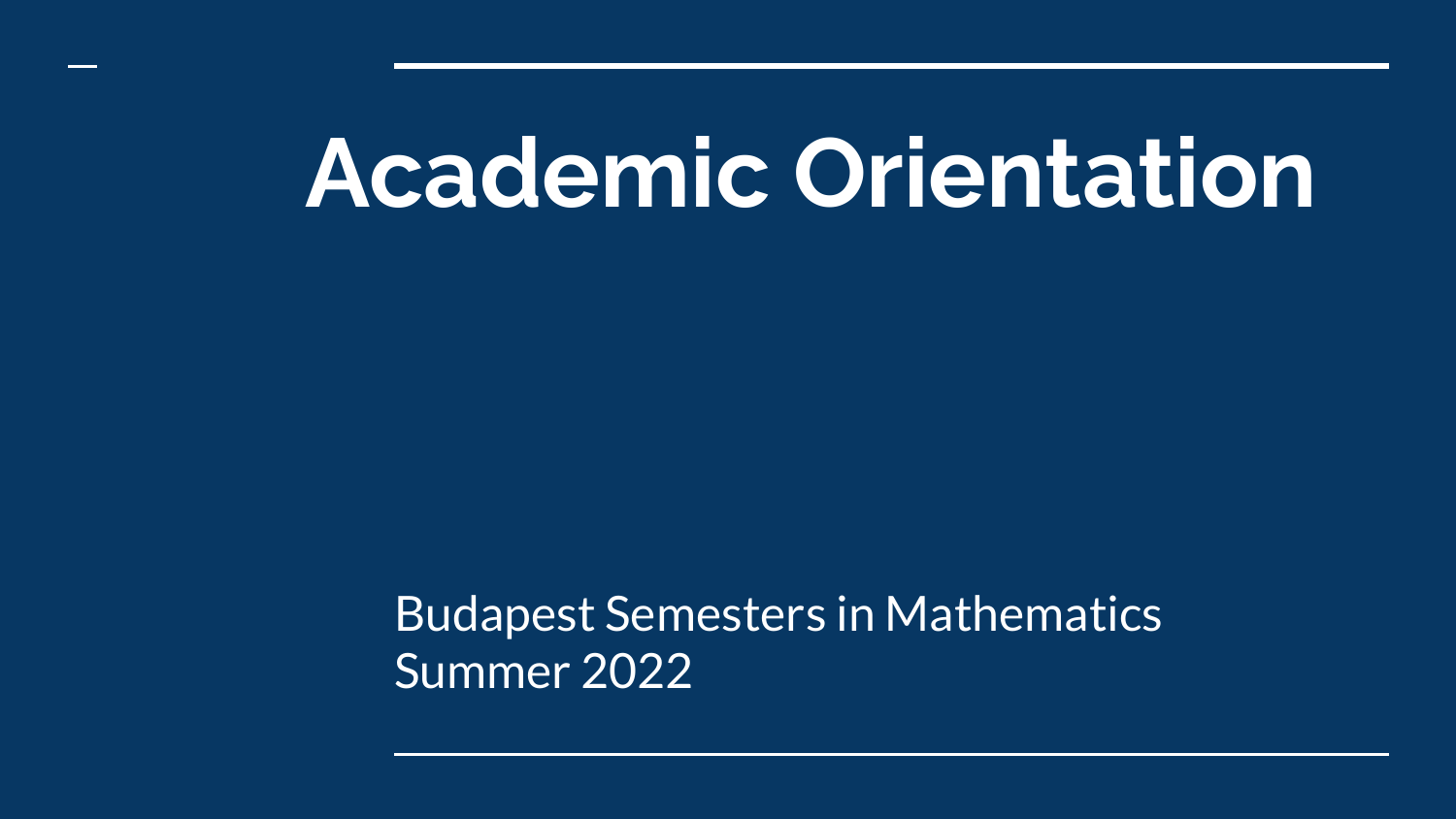#### **Classes start: June 13th, Mon, "8am"**

#### ➔ **Default hours**

**A class starts at 15 minutes past the hour (e.g. 10:15am) and runs 45 minutes**

#### ➔ **"BSM rooms" 004, 005, 007 on the Hungarian groundfloor/US 1st floor**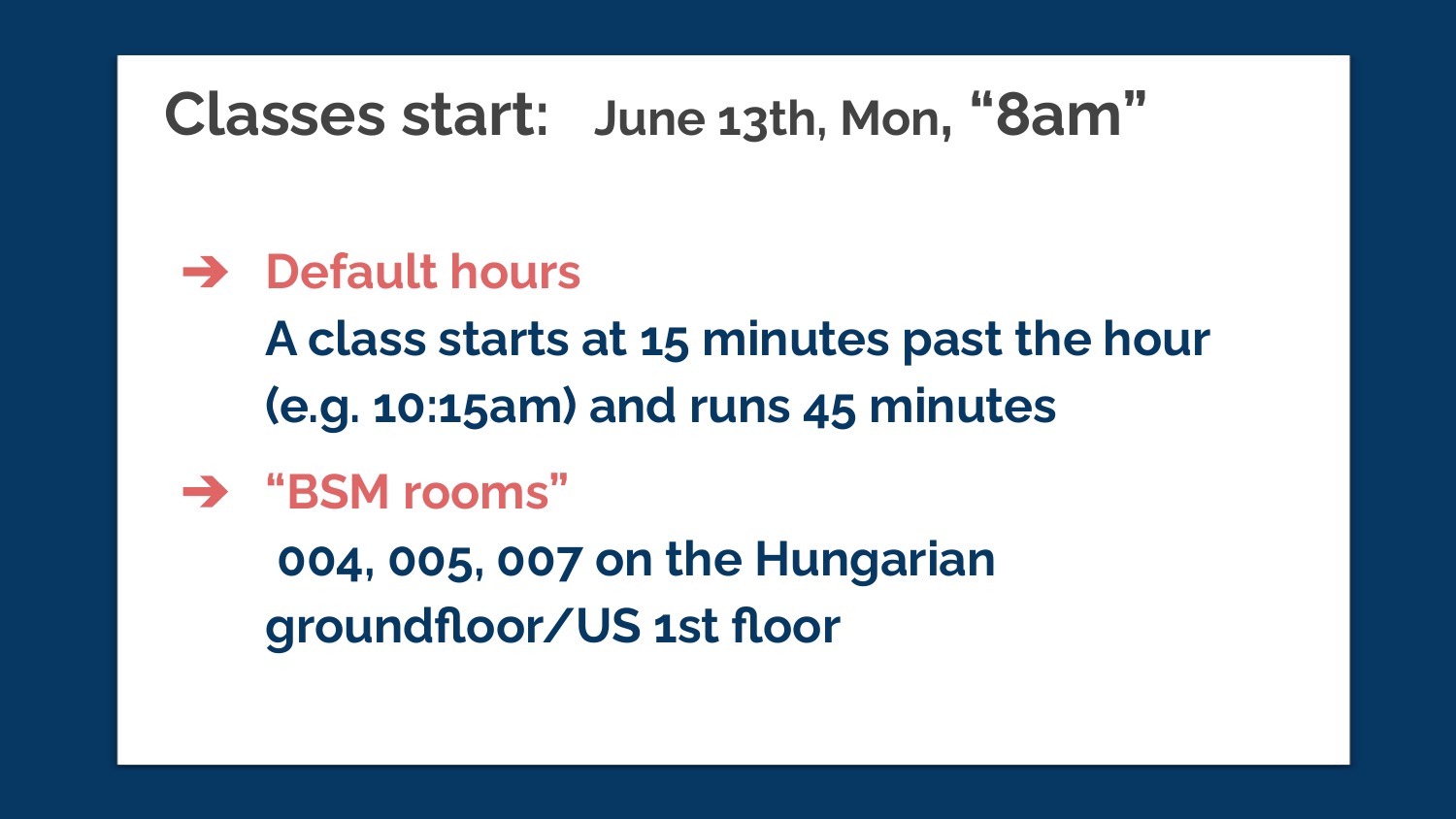➔ **The building is open 8am to 8pm Mon-Sat**

➔ **Study rooms:**

**104, 105 Mon - Fri 004, 005, 007 on Saturday**

➔ **Computer lab**

**In the basement,**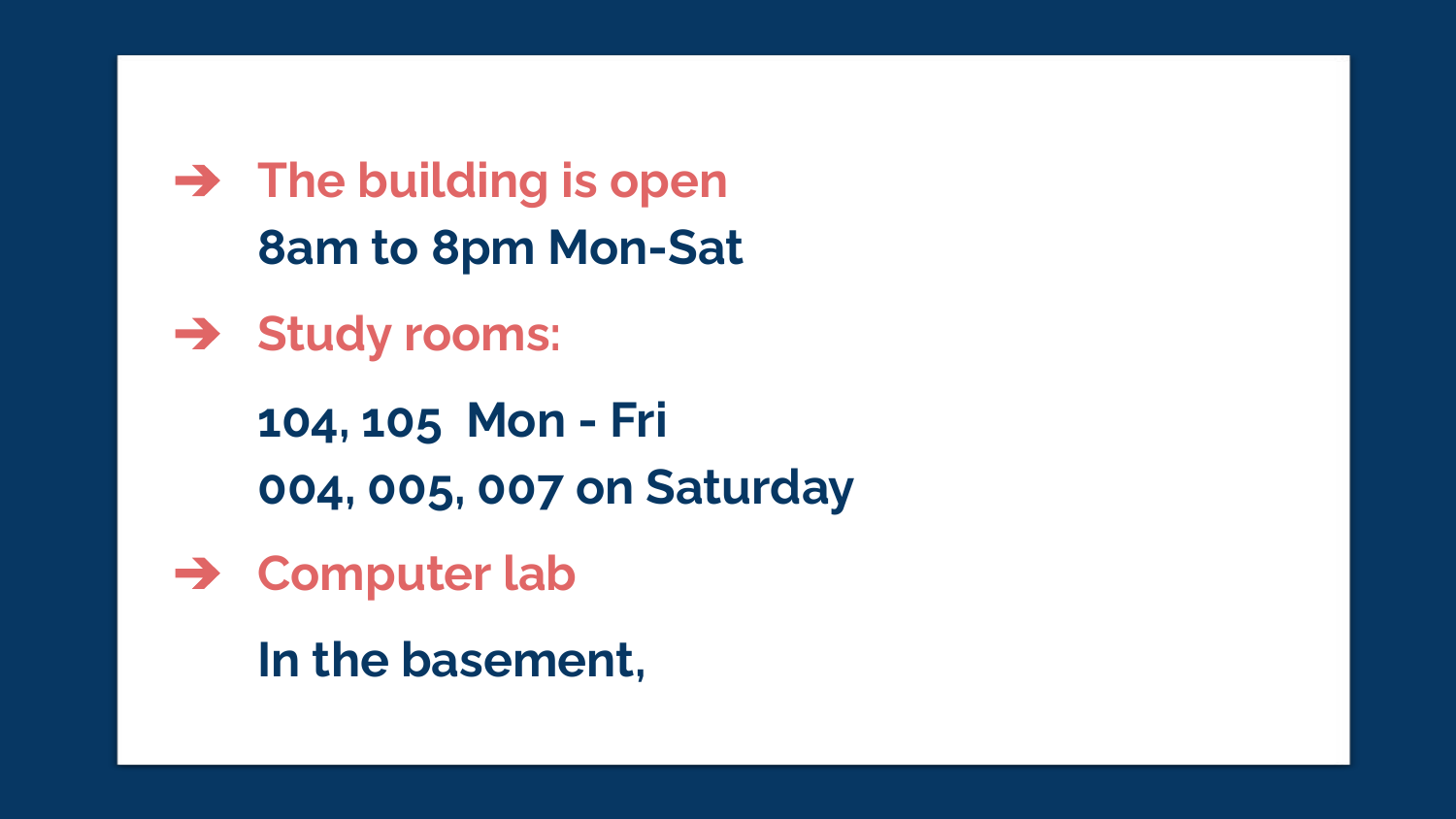### **During the first weeks: shopping period**

- **● "Reading courses" can become "regular"**
- **● "Regular" can become "reading"**
- **● Courses may be canceled**

 **based on enrollment data.**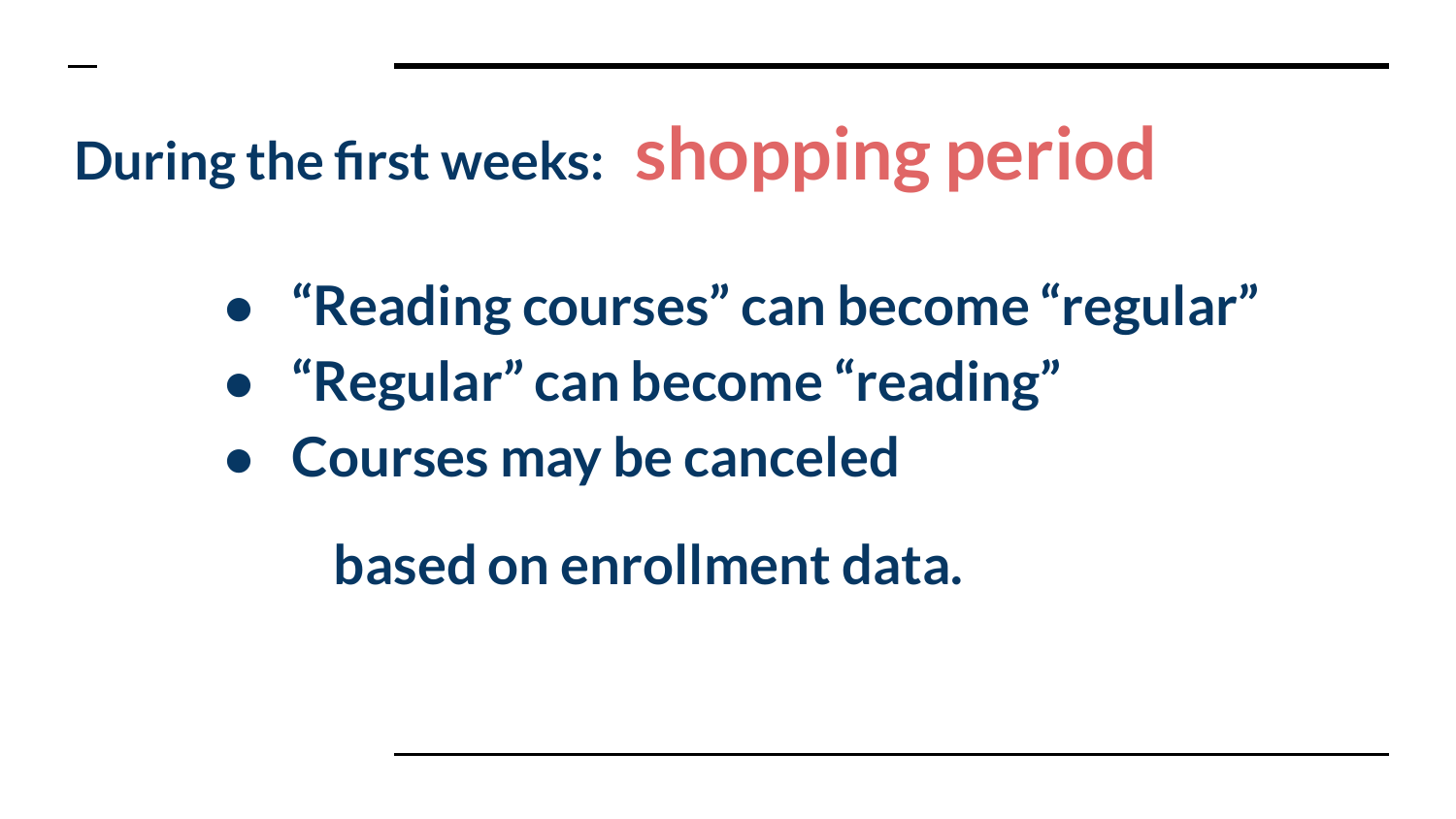#### **Registration deadline June 17th, Noon**

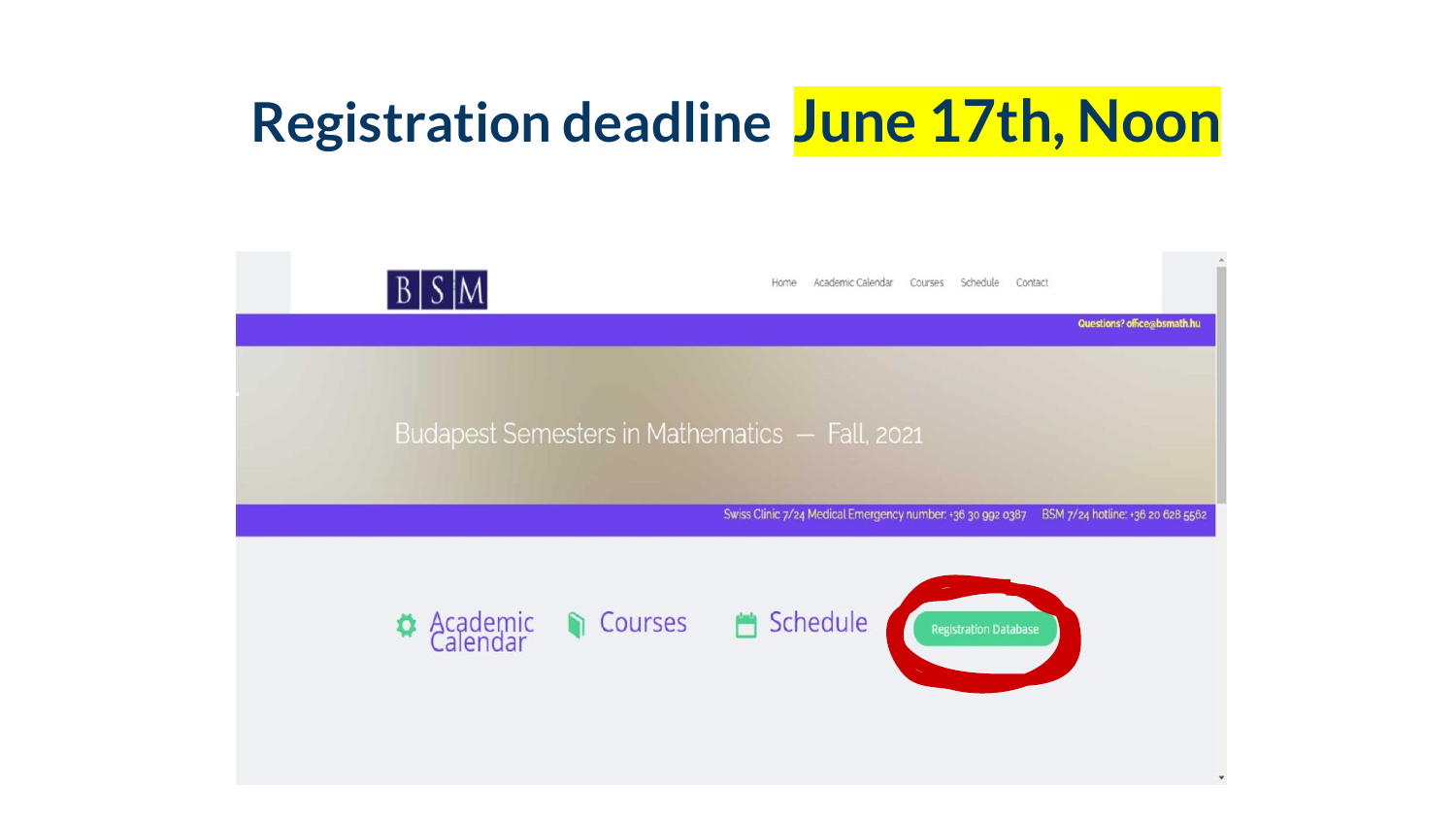### **LATE REGISTRATION (if allowed)**

#### **costs**

#### **100USD!!!!!**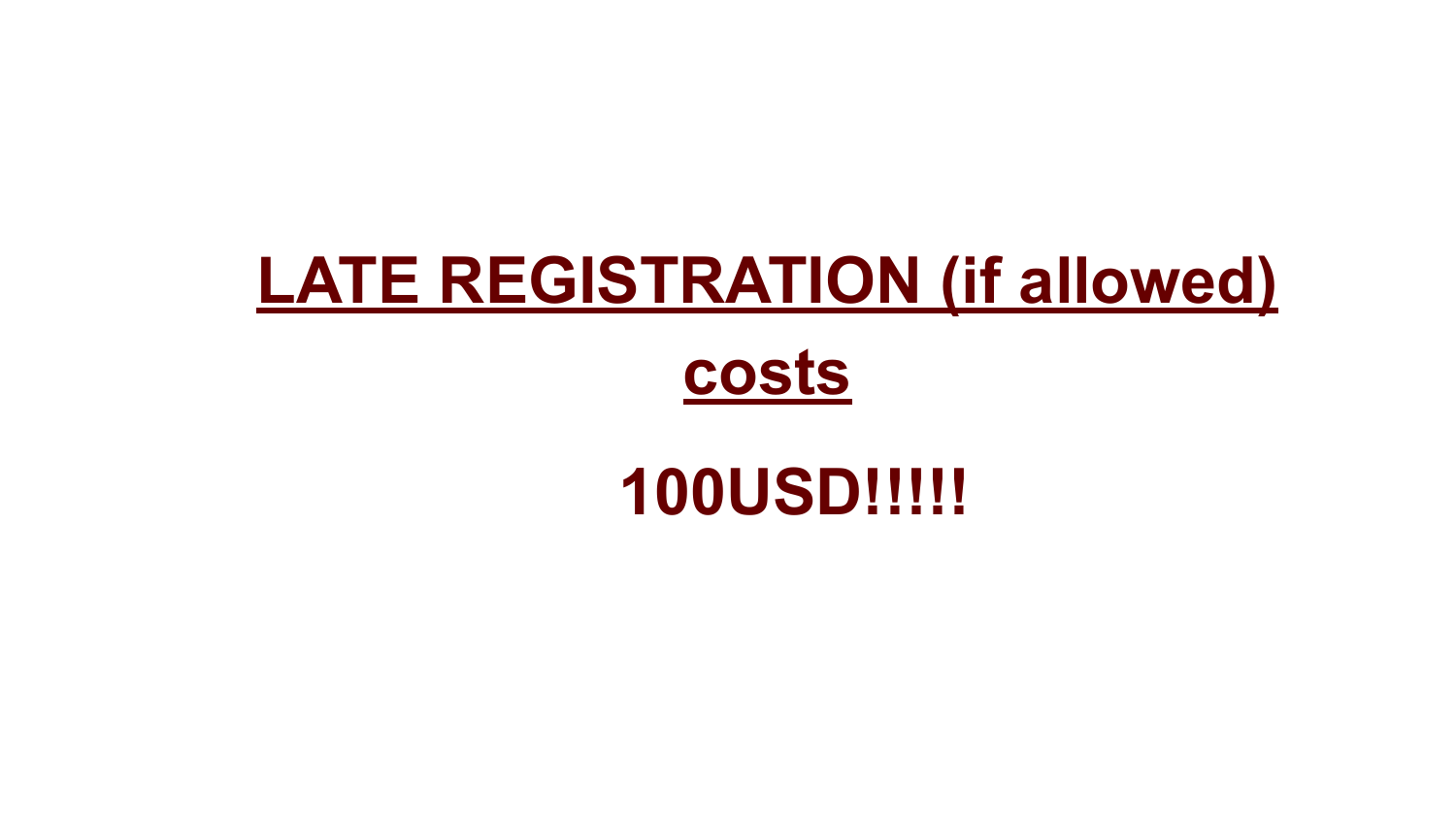# **REGISTRATION STARTS THE Wednesday**

#### ➔ **watch out for a related email**

**\* \* \***

#### **"***Verification of Enrollment Form***"**

is available as soon as you register.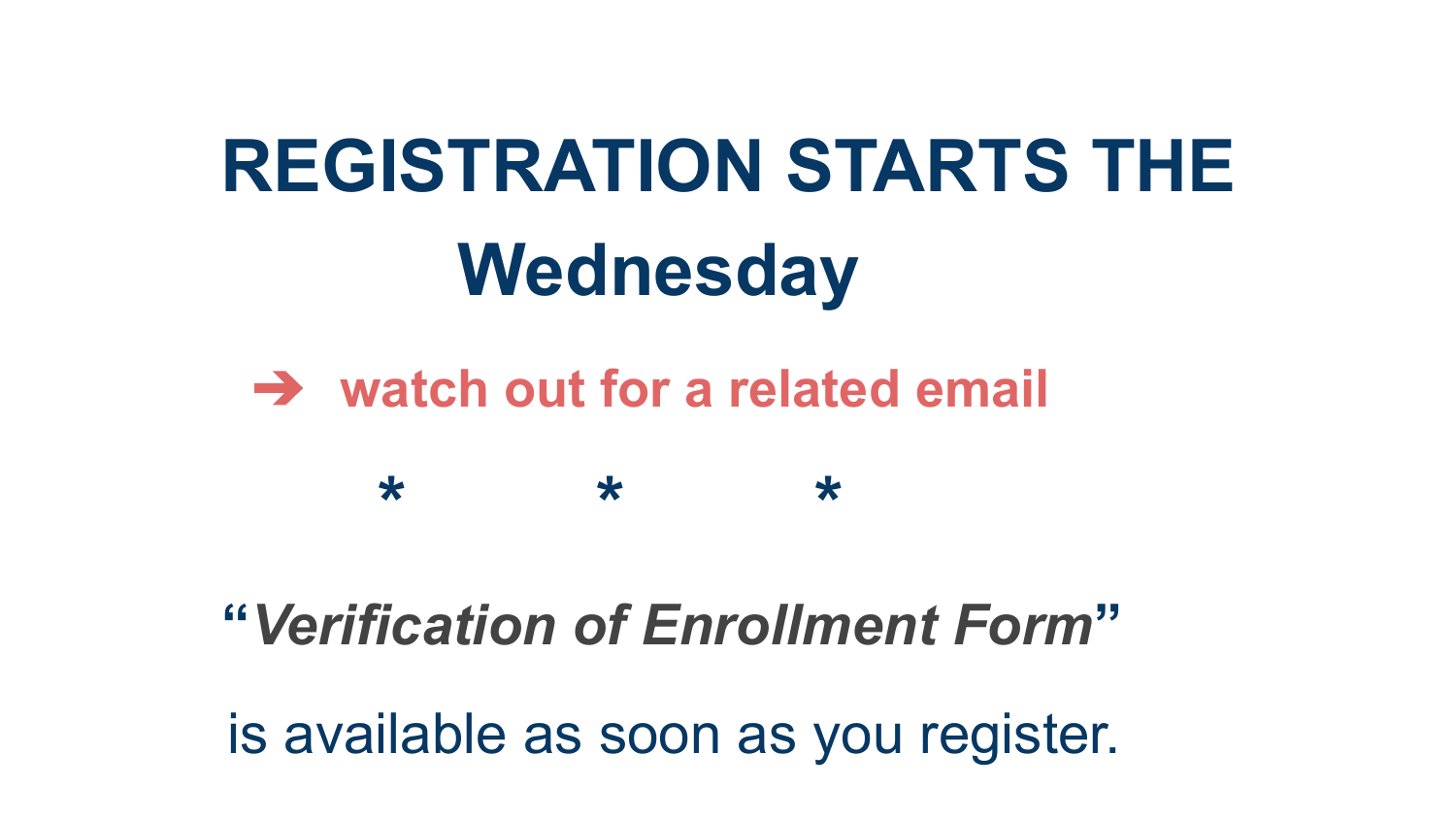# **Other important deadlines & dates**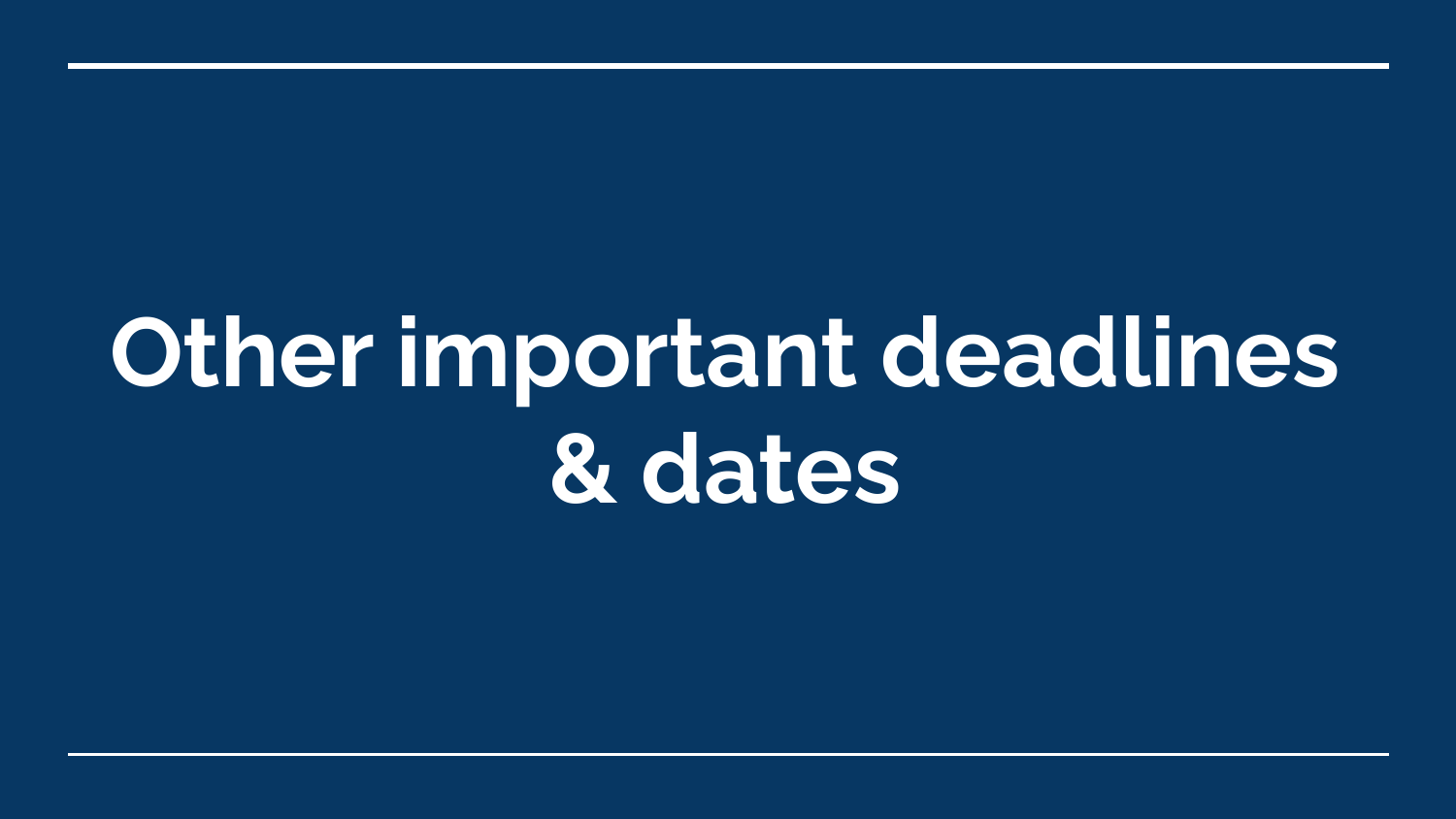#### **DROPPING A COURSE –**

**July 29th, Friday Noon**

#### **Switching to AUDIT …..**

**…. August 7th, Sunday**

**See the [Academic Calendar](https://www.bsmath.hu/CURRENT/Logistics.html) for more dates**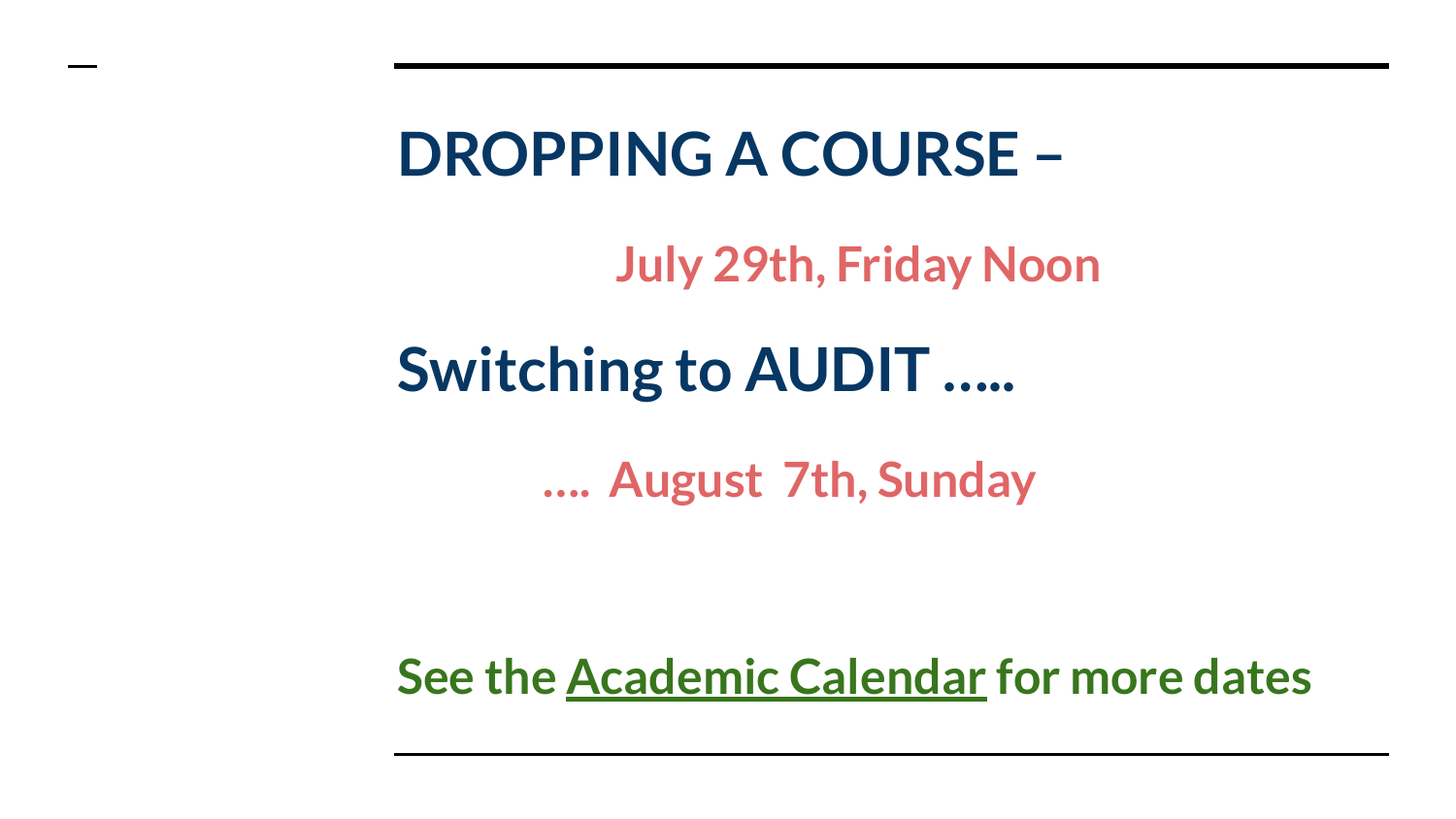# **Remarks on courses**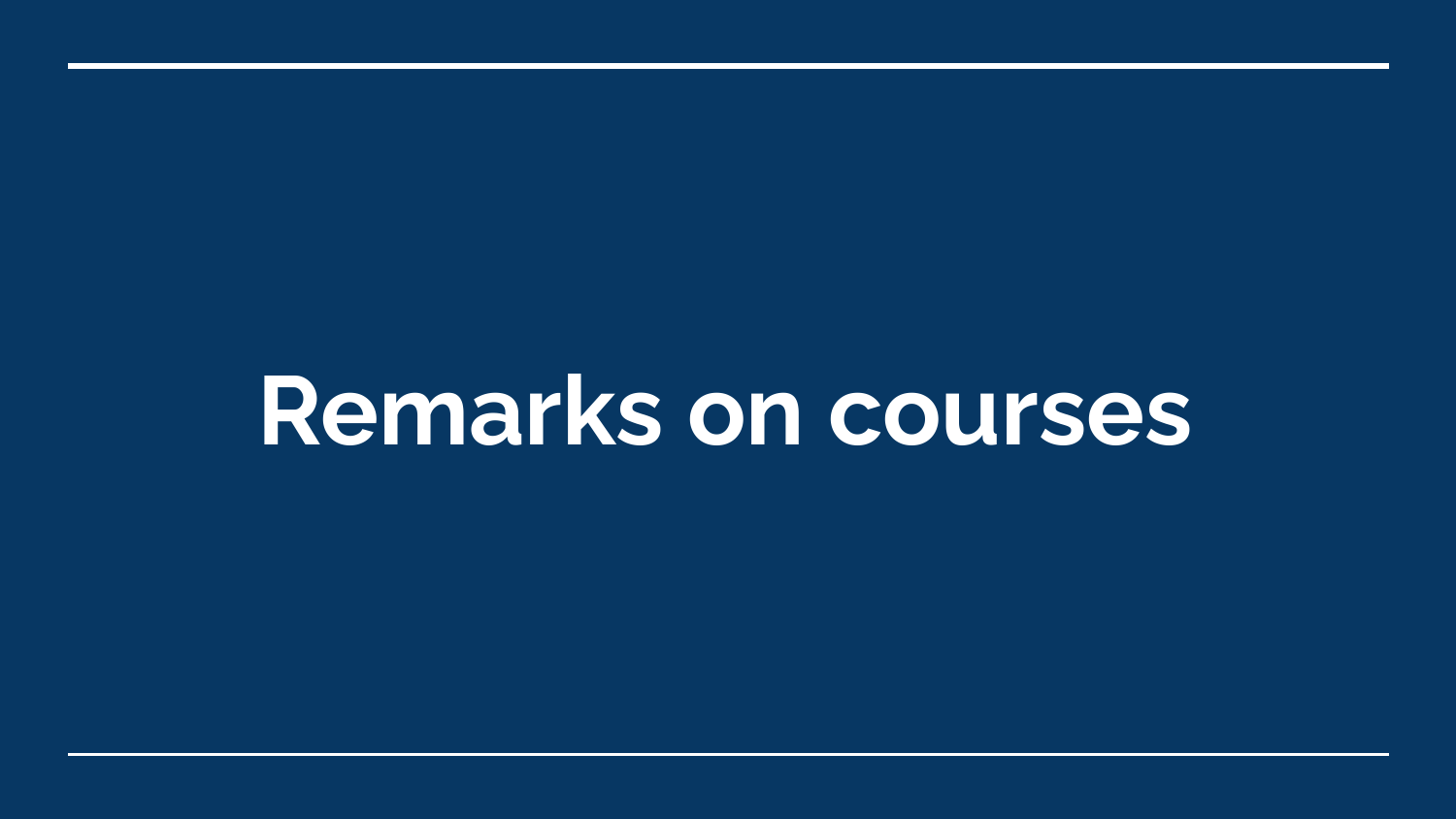## **PROBLEM SOLVING:**

#### **MPS - Mathematical Problem Solving**

#### **C&P - Conjecture and Proof**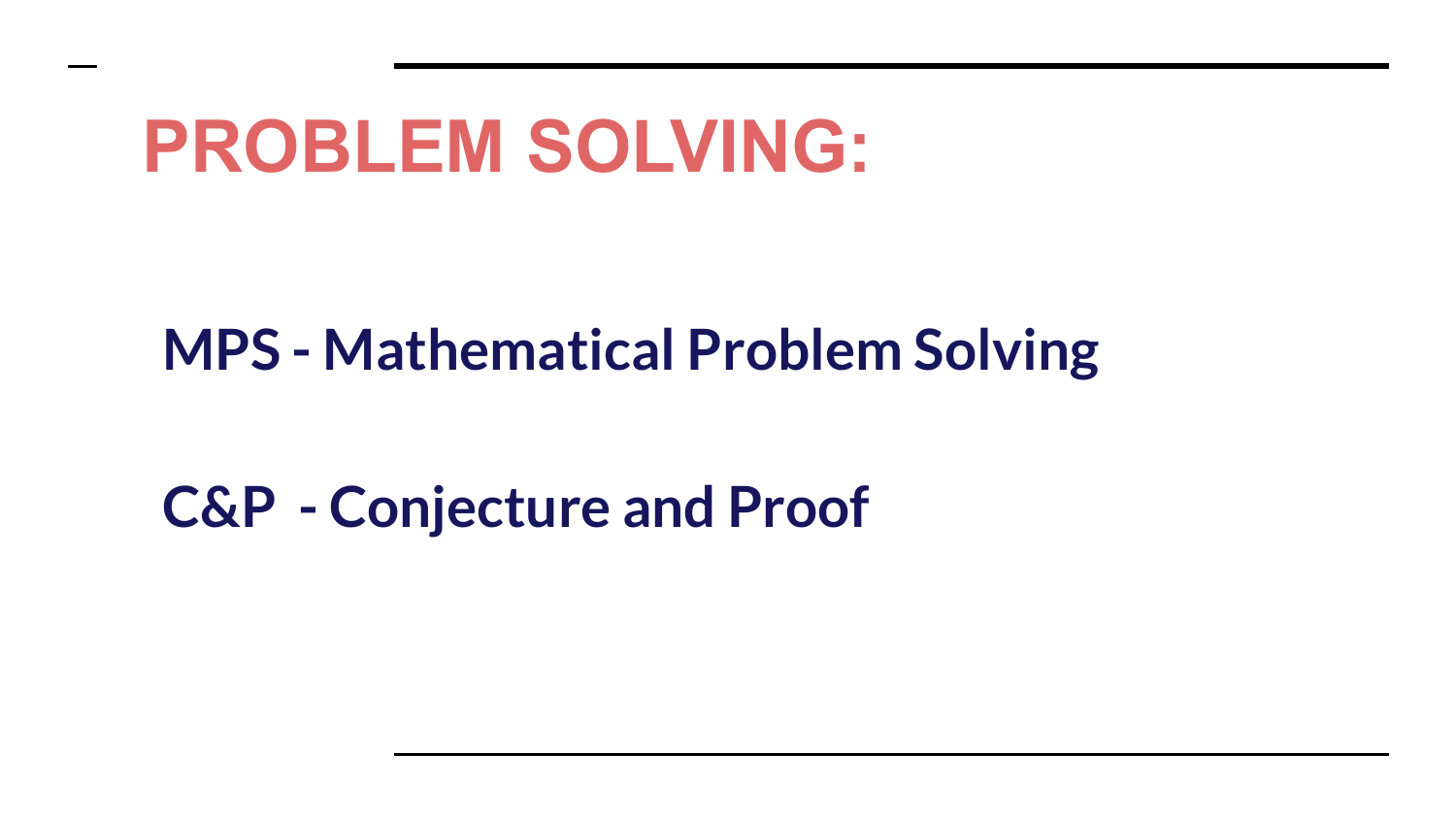## **Combinatorics & Graph Theory:**

#### **CO1 - Introduction to Combinatorics**

#### **C02 - Advanced Combinatorics**

**GRT - Graph Theory**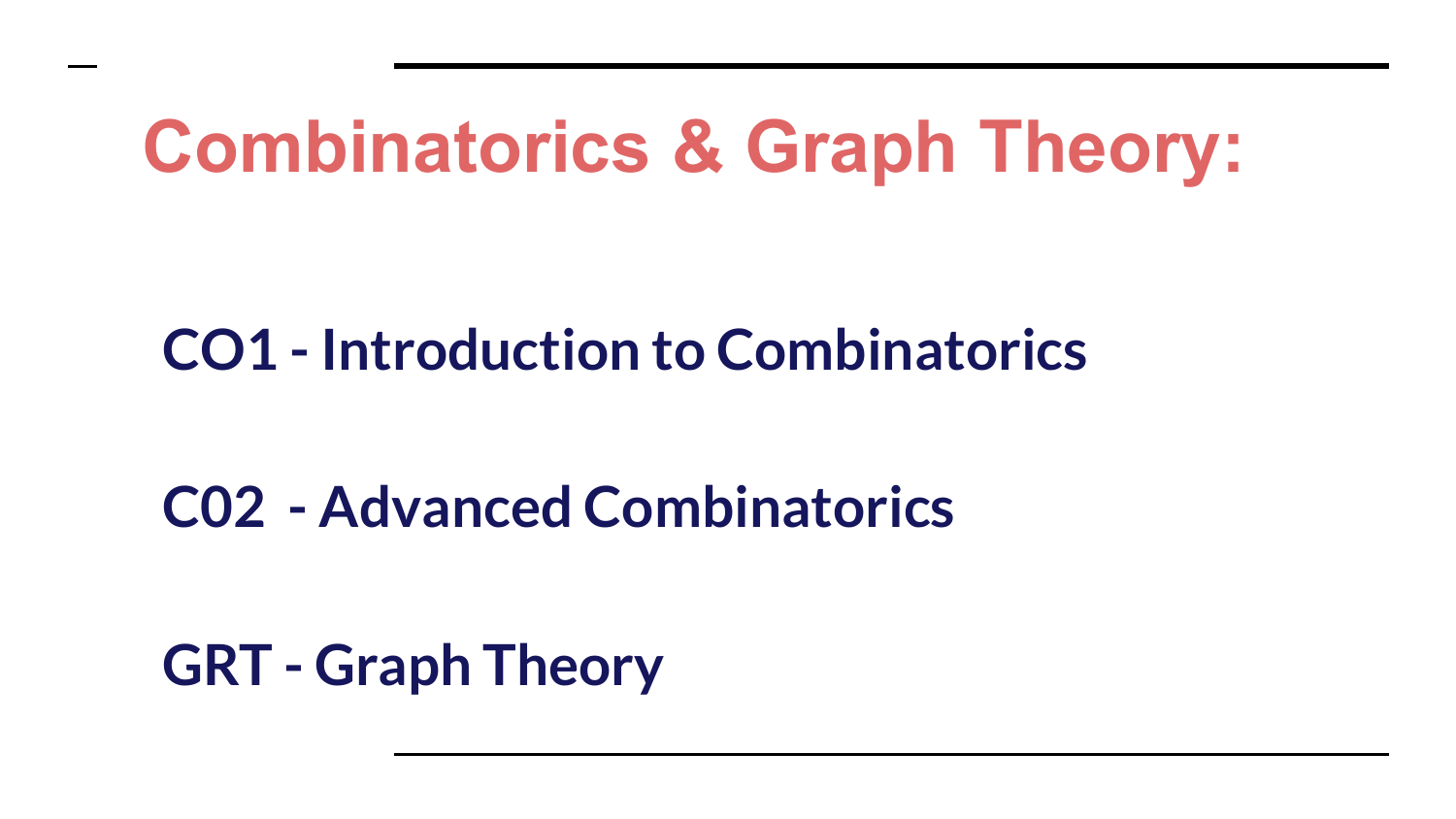## **RES Research Opportunities**

- **● May be cancelled based on 1st week**
- **● You have to be in good standing at midterm to continue**
- **● There will be group presentations week 6-7**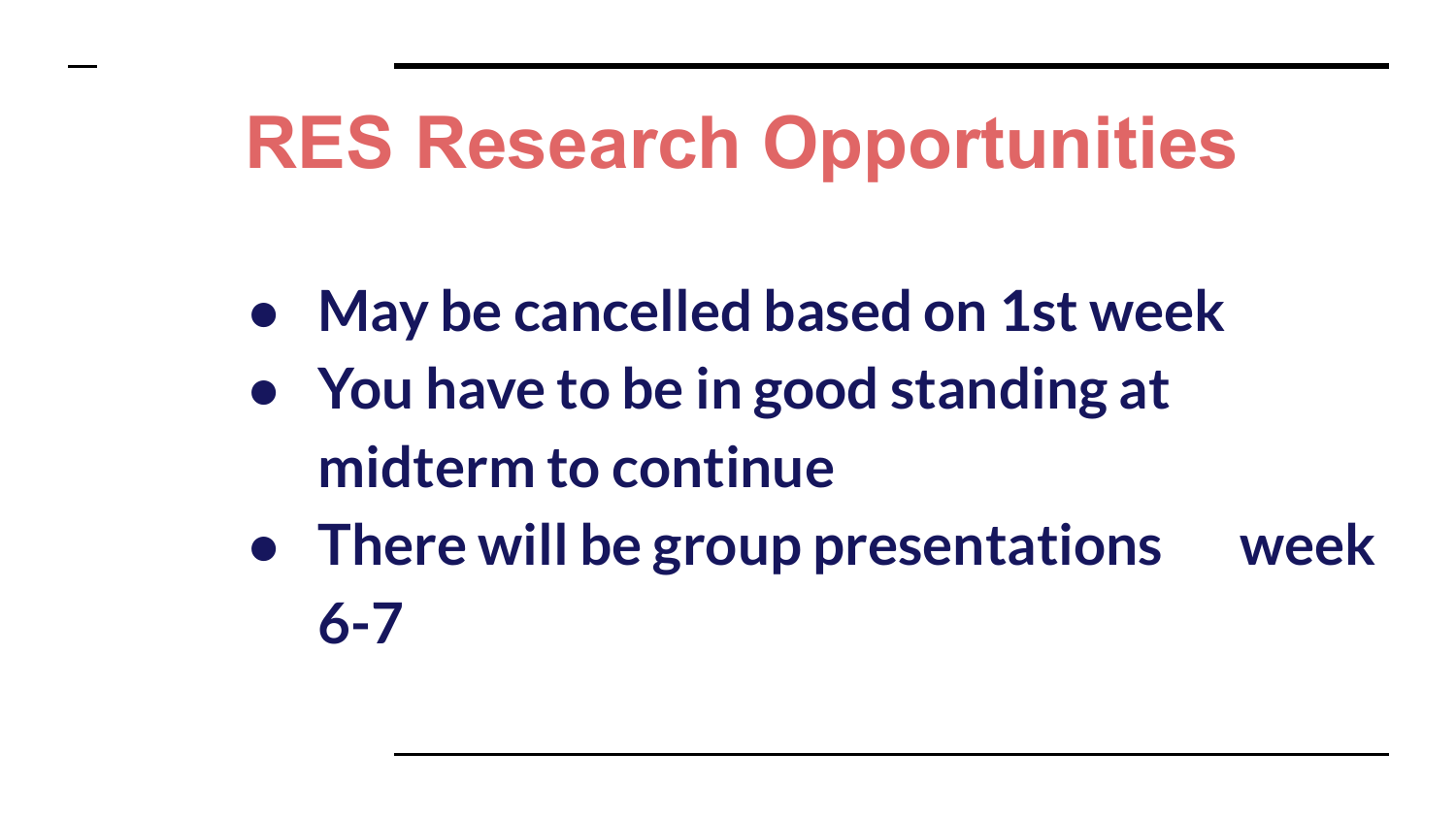## **Have Course Specific Questions?**

**Ask professors …. at the Welcome meeting …. first class/after first class …. email**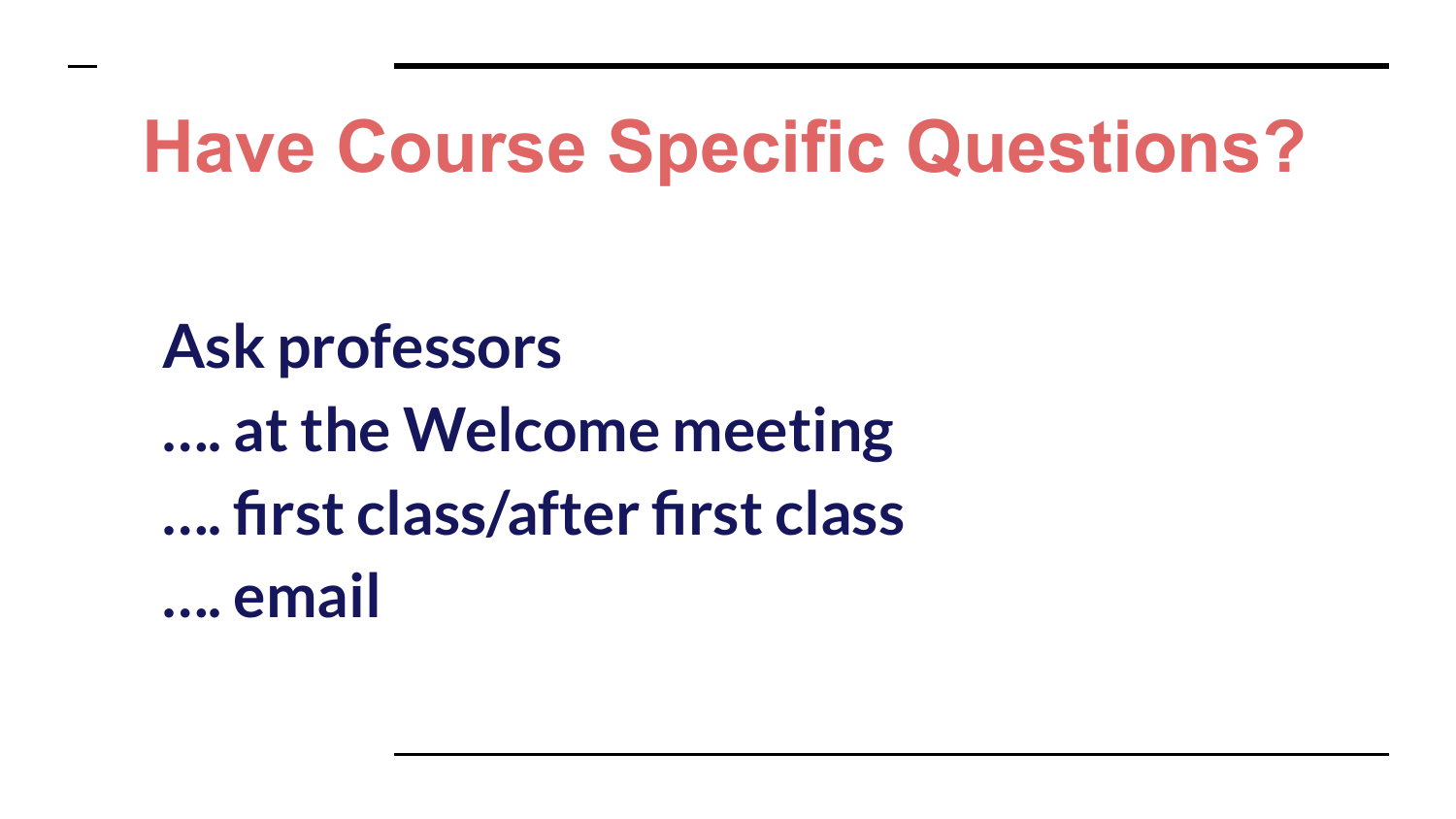#### **Learning disabilities and mental health**

#### **Special accommodation for learning disabilities**

➔ **Your school should email** *office@bsmath.hu*

Reminder! (Free) Mental Health Counseling at BSM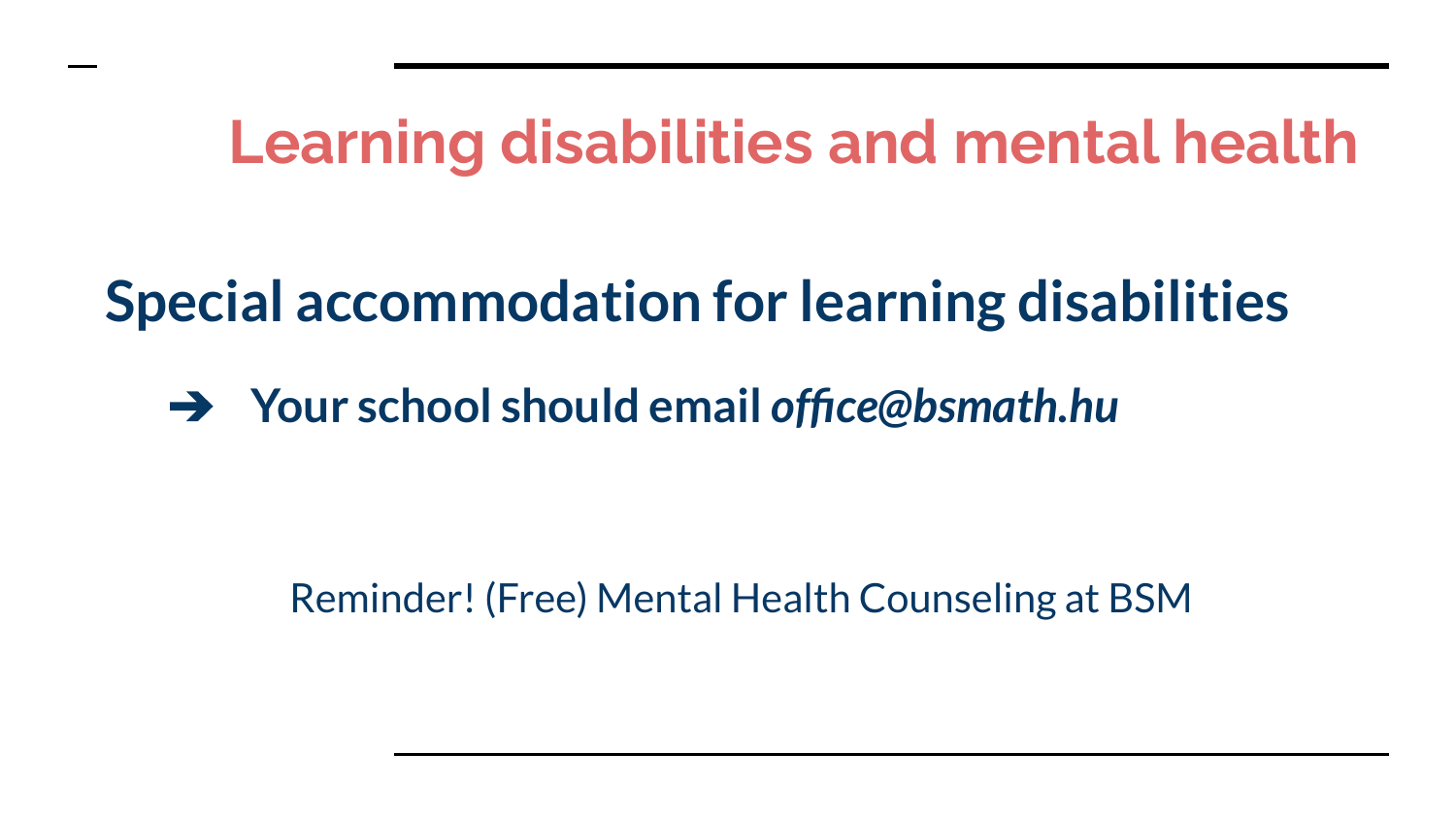#### **TEXTBOOKS**

#### ➔ **sold weekly FOR FORINTS ONLY**

- ➔ **some used at 60% (pricelist to be sent out by email)**
	- ➔ **full refund till the end of the 3rd week**
		- ➔ **50% refund at the end of semester**

 **Handouts cannot be refunded!!!!**

❖ **Math reference library in 219**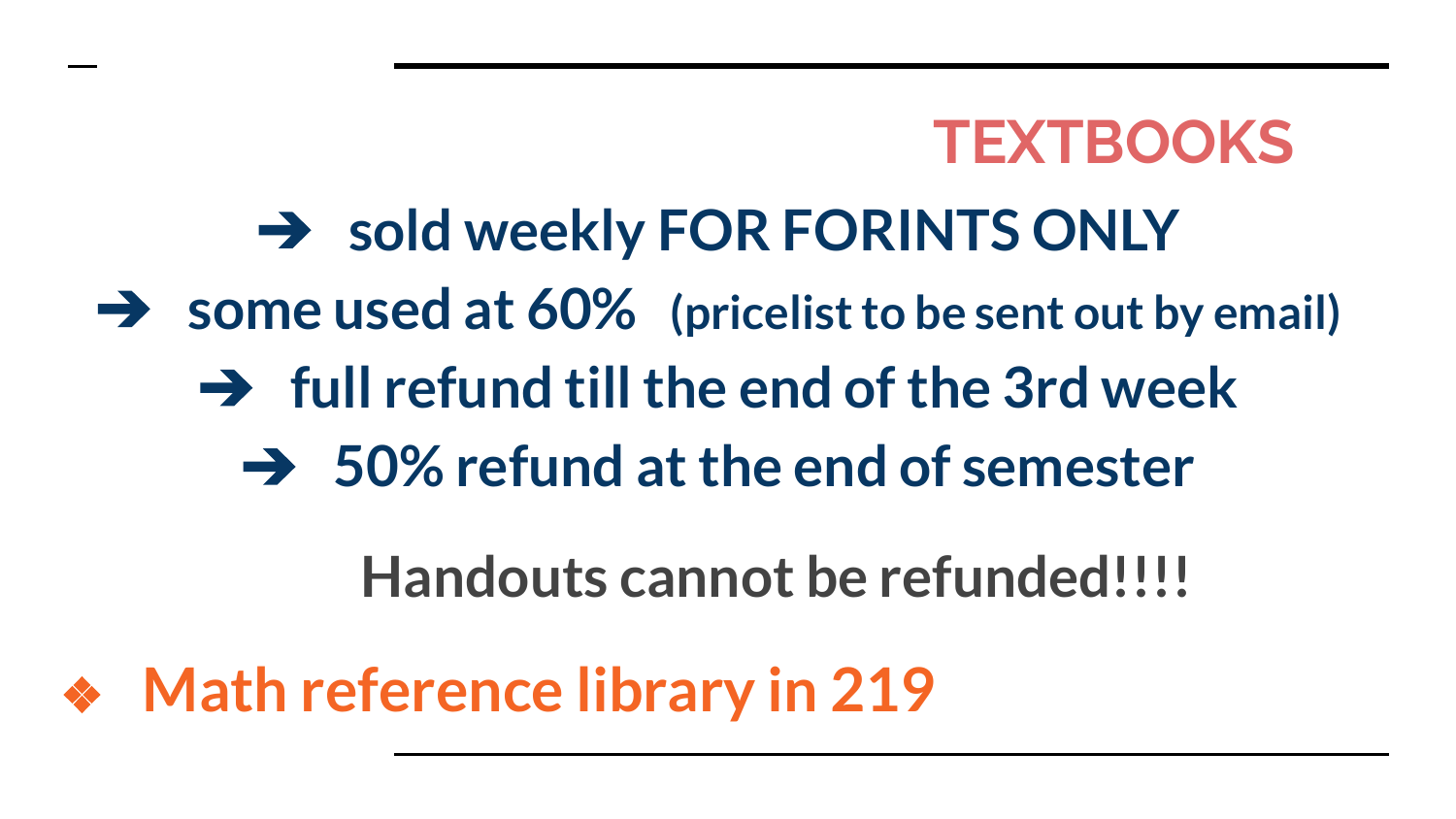#### **Q&A sessions**

### ➔ **In addition to profs office hours** ➔ **Schedule & Location TBA (email)** ➔ **Drop by**  ➔ **May be available on zoom, too**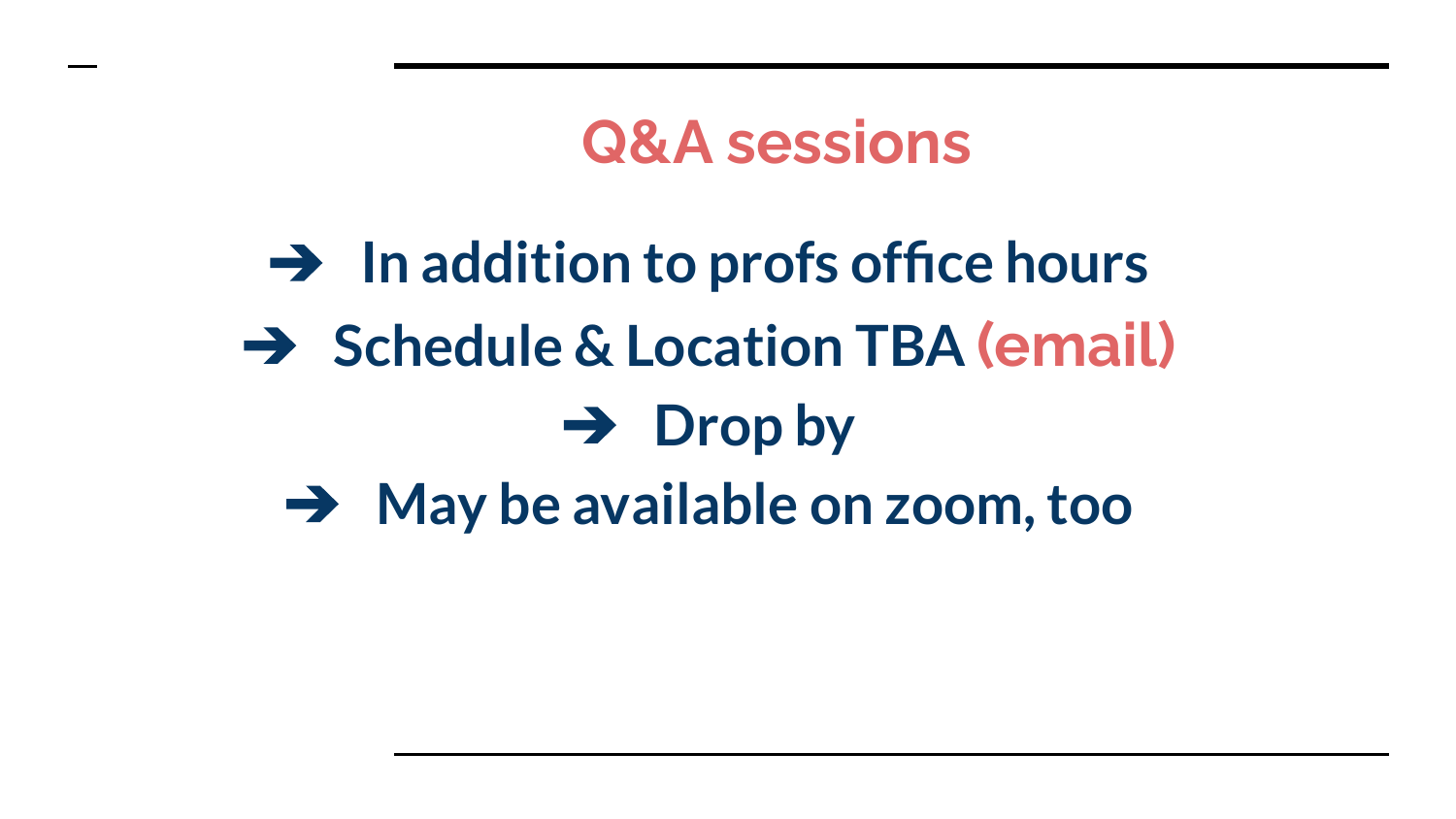**Make up classes (MUC)**

#### **@allocated times**

Monday, Wednesday, Friday Noon - 2pm *Keep these time slots open!*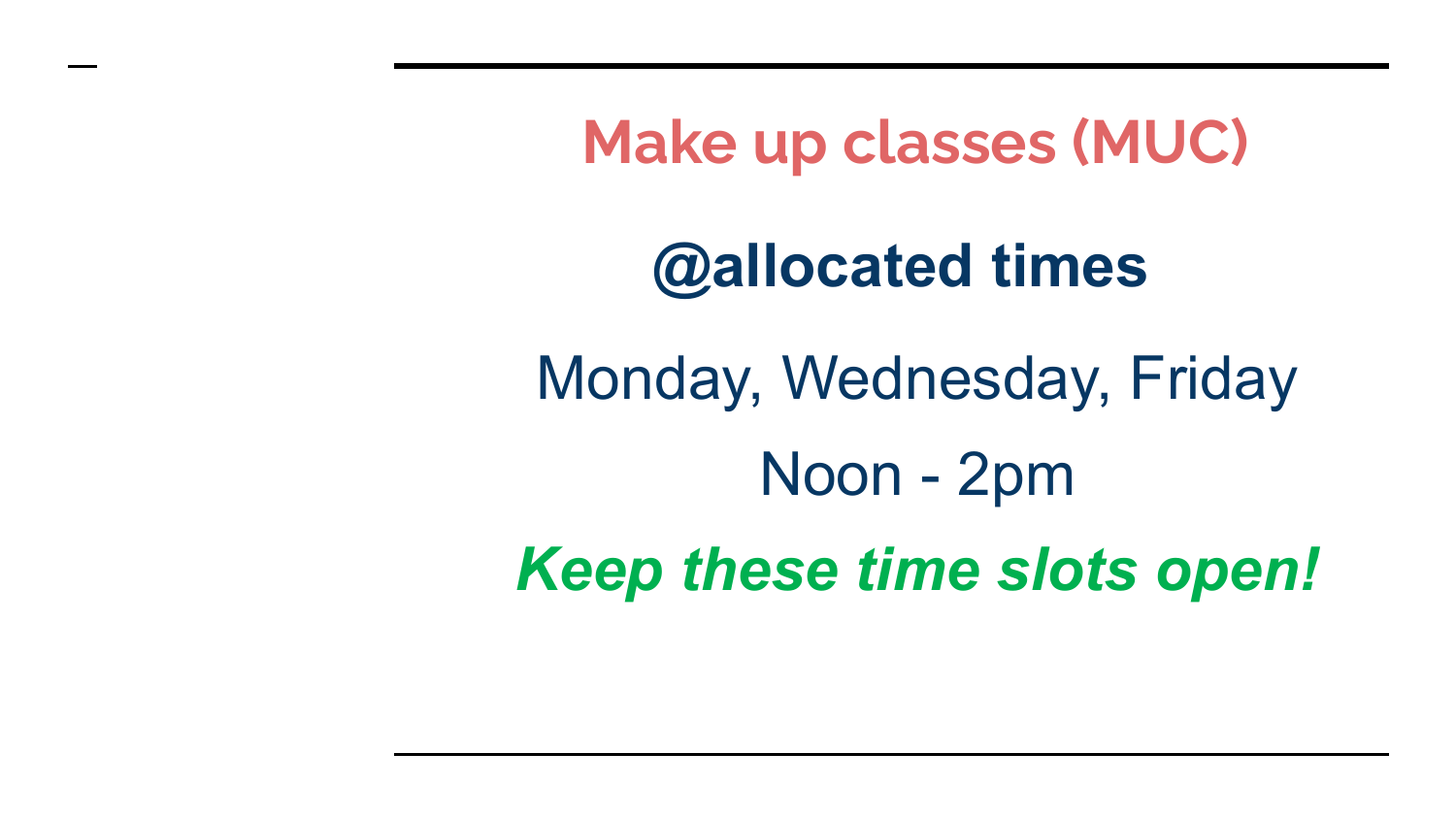**BSM Office & hours:**

**● In 219, open:**

**Mon, Wed, Fri 9am - 12:30pm**

**Tue, Thu 10 am - 2:30 pm**

- **● Math reference library**
- **● Sport and boardgame library**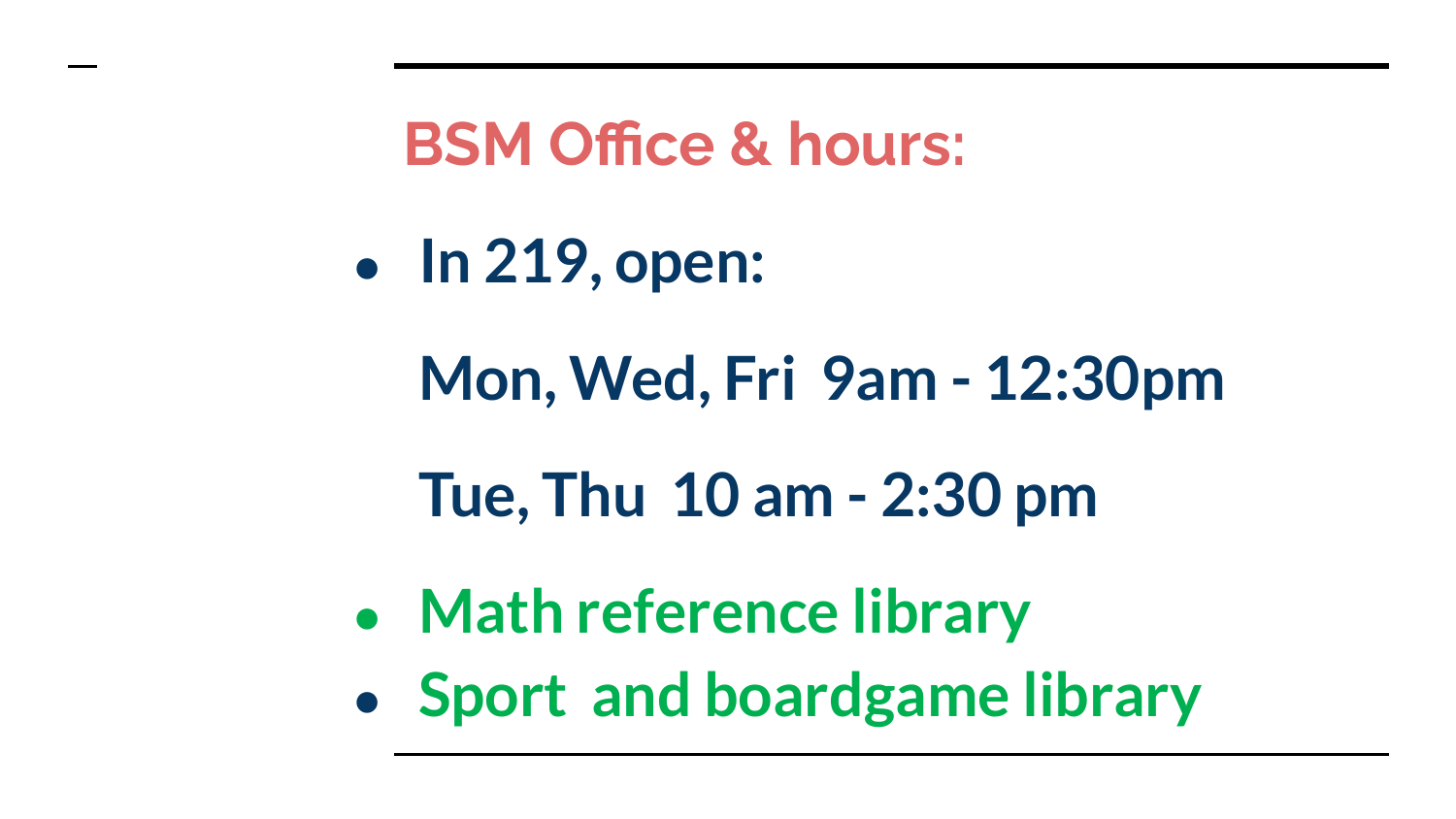# Streaming & recording of classes

# Covid protocols